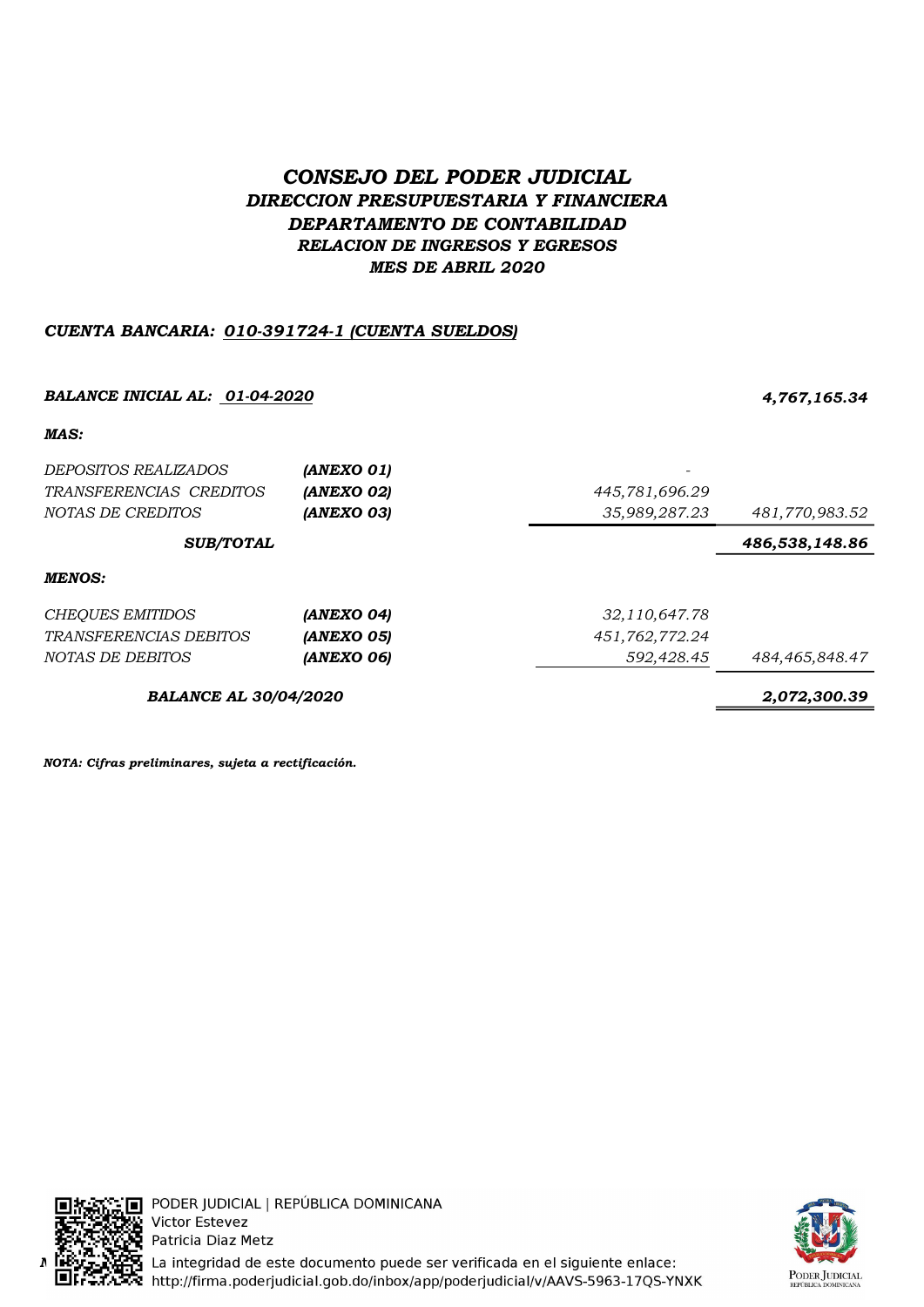## CONSEJO DEL PODER JUDICIAL DIRECCION PRESUPUESTARIA Y FINANCIERA DEPARTAMENTO DE CONTABILIDAD RELACION DE INGRESOS Y EGRESOS MES DE ABRIL 2020

|              |      |                                                                     | <b>ANEXO 01</b>   |
|--------------|------|---------------------------------------------------------------------|-------------------|
|              |      | <b>RELACION DE DEPOSITOS REALIZADOS</b><br><b>MES DE ABRIL 2020</b> |                   |
| <b>FECHA</b> | NUM. | <b>DESCRIPCION</b>                                                  | <b>VALOR RD\$</b> |
|              |      | TOTAL RD\$                                                          |                   |
|              |      |                                                                     |                   |
|              |      |                                                                     | <b>ANEXO 02</b>   |
|              |      | RELACION DE TRANSFERENCIAS CREDITOS                                 |                   |

#### MES DE ABRIL 2020 RELACION DI

| FECHA     | NUM. | <b>DESCRIPCION</b>                                   | <b>VALOR RDS</b> |
|-----------|------|------------------------------------------------------|------------------|
| 21/4/2020 | 200  | TRANSF. DE FONDOO PARA CUBRIR COMPROMISOS ABRIL 2020 | 445,745,331.39   |
| 29/4/2020 | 201  | TRANSF. DE FONDOS DESC. A EMPLEADO SALIENTE          | 3,505.35         |
| 29/4/2020 | 202  | TRANSF. DE FONDOS DESCUENTO A EMPLEADOS SALIENTES    | 32,859.55        |
|           |      | TOTAL RD\$                                           | 445,781,696.29   |

ANEXO 03

#### RELACION NOTAS DE CREDITOS MES DE ABRIL 2020

| <i>FECHA</i> | NUM. | <b>DESCRIPCION</b>                          | <b>VALOR RD\$</b> |
|--------------|------|---------------------------------------------|-------------------|
| 1/4/2020     | 61   | **DOCUMENTO OUE ANULA AL DOC: CHO 126484 ** | 8,844.20          |
| 1/4/2020     | 62   | **DOCUMENTO QUE ANULA AL DOC: CHQ 126485 ** | 7,513.76          |
| 1/4/2020     | 63   | **DOCUMENTO OUE ANULA AL DOC: CHO 126486 ** | 20,309.29         |
| 1/4/2020     | 64   | **DOCUMENTO OUE ANULA AL DOC: CHO 126488 ** | 6,141.00          |
| 1/4/2020     | 65   | **DOCUMENTO QUE ANULA AL DOC: CHQ 126489 ** | 6,141.00          |
| 1/4/2020     | 66   | **DOCUMENTO OUE ANULA AL DOC: CHO 126490 ** | 6,141.00          |
| 1/4/2020     | 67   | **DOCUMENTO OUE ANULA AL DOC: CHO 126491 ** | 6,141.00          |
| 2/4/2020     | 68   | **DOCUMENTO OUE ANULA AL DOC: CHO 126492 ** | 4,991.73          |
| 2/4/2020     | 69   | **DOCUMENTO OUE ANULA AL DOC: CHO 126493 ** | 3.090.52          |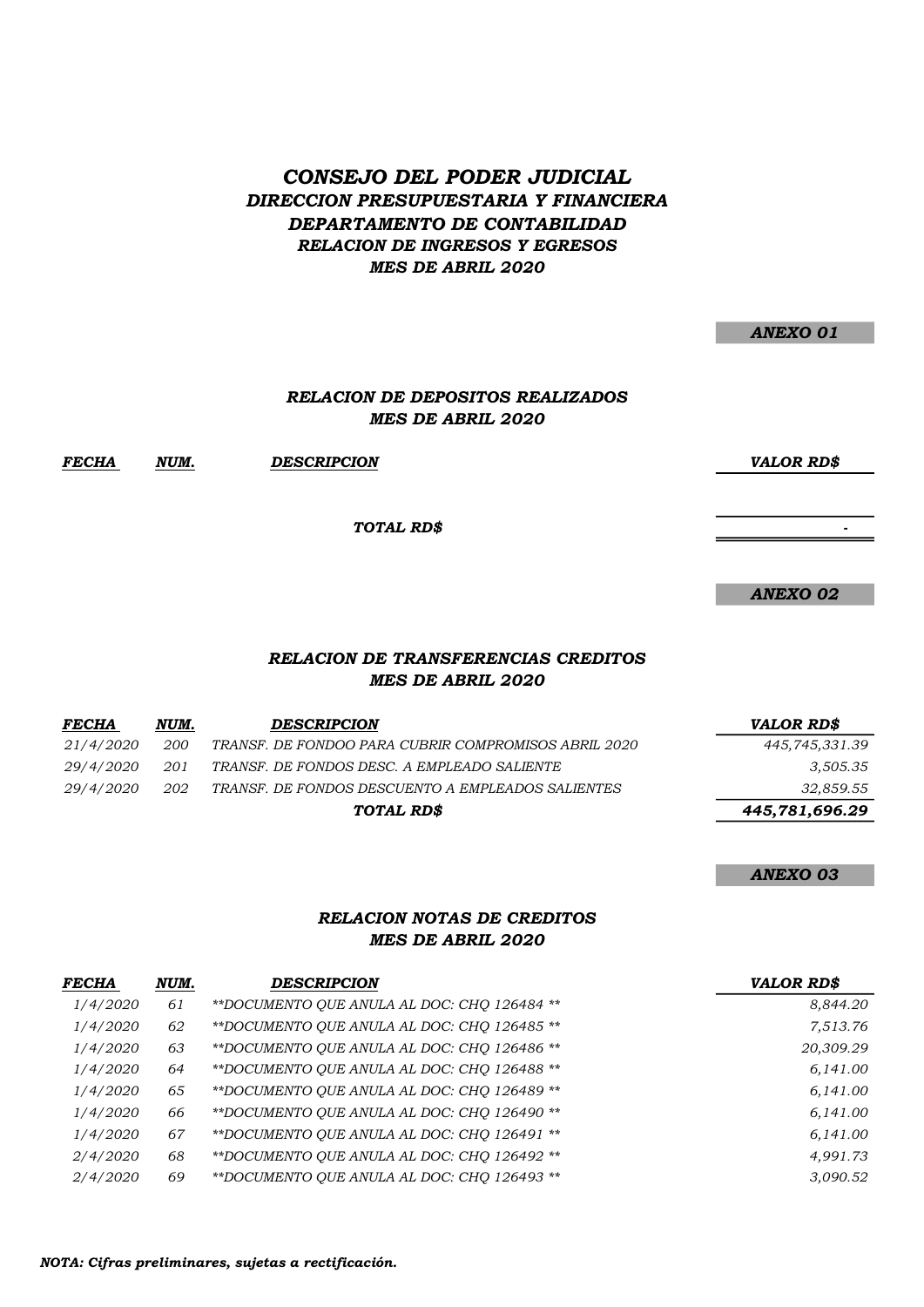| 2/4/2020 | 70  | **DOCUMENTO QUE ANULA AL DOC: CHQ 126494 **  | 6,141.00  |
|----------|-----|----------------------------------------------|-----------|
| 2/4/2020 | 71  | ** DOCUMENTO QUE ANULA AL DOC: CHQ 126495 ** | 6,141.00  |
| 2/4/2020 | 72  | ** DOCUMENTO QUE ANULA AL DOC: CHQ 126497 ** | 6,141.00  |
| 2/4/2020 | 73  | ** DOCUMENTO QUE ANULA AL DOC: CHQ 126498 ** | 6,141.00  |
| 2/4/2020 | 74  | **DOCUMENTO QUE ANULA AL DOC: CHQ 126499 **  | 6,141.00  |
| 2/4/2020 | 75  | **DOCUMENTO QUE ANULA AL DOC: CHQ 126502 **  | 17,512.64 |
| 3/4/2020 | 76  | **DOCUMENTO QUE ANULA AL DOC: CHQ 126503 **  | 6,141.00  |
| 3/4/2020 | 77  | **DOCUMENTO QUE ANULA AL DOC: CHQ 126504 **  | 6,141.00  |
| 3/4/2020 | 78  | **DOCUMENTO QUE ANULA AL DOC: CHQ 126505 **  | 3,177.12  |
| 3/4/2020 | 79  | **DOCUMENTO QUE ANULA AL DOC: CHQ 126506 **  | 21,878.83 |
| 3/4/2020 | 80  | **DOCUMENTO QUE ANULA AL DOC: CHQ 126507 **  | 6,141.00  |
| 3/4/2020 | 81  | **DOCUMENTO QUE ANULA AL DOC: CHQ 126508 **  | 6,141.00  |
| 3/4/2020 | 82  | **DOCUMENTO QUE ANULA AL DOC: CHQ 126509 **  | 36,856.91 |
| 3/4/2020 | 83  | **DOCUMENTO QUE ANULA AL DOC: CHQ 126510 **  | 6,141.00  |
| 3/4/2020 | 84  | **DOCUMENTO QUE ANULA AL DOC: CHQ 126511 **  | 5,541.00  |
| 3/4/2020 | 85  | **DOCUMENTO QUE ANULA AL DOC: CHQ 126513 **  | 6,141.00  |
| 3/4/2020 | 86  | **DOCUMENTO QUE ANULA AL DOC: CHQ 126514 **  | 6,141.00  |
| 3/4/2020 | 87  | **DOCUMENTO QUE ANULA AL DOC: CHQ 126515 **  | 13,258.57 |
| 3/4/2020 | 88  | **DOCUMENTO QUE ANULA AL DOC: CHQ 126516 **  | 4,910.00  |
| 3/4/2020 | 89  | **DOCUMENTO QUE ANULA AL DOC: CHQ 126517 **  | 6,141.00  |
| 3/4/2020 | 90  | **DOCUMENTO QUE ANULA AL DOC: CHQ 126518 **  | 6,141.00  |
| 3/4/2020 | 91  | **DOCUMENTO QUE ANULA AL DOC: CHQ 126519 **  | 6,141.00  |
| 3/4/2020 | 92  | **DOCUMENTO QUE ANULA AL DOC: CHQ 126520 **  | 6,141.00  |
| 3/4/2020 | 93  | **DOCUMENTO QUE ANULA AL DOC: CHQ 126521 **  | 6,141.00  |
| 3/4/2020 | 94  | **DOCUMENTO QUE ANULA AL DOC: CHQ 126522 **  | 3,086.36  |
| 3/4/2020 | 95  | **DOCUMENTO QUE ANULA AL DOC: CHQ 126523 **  | 6,141.00  |
| 3/4/2020 | 96  | **DOCUMENTO QUE ANULA AL DOC: CHQ 126524 **  | 6,141.00  |
| 3/4/2020 | 97  | **DOCUMENTO QUE ANULA AL DOC: CHQ 126525 **  | 6,141.00  |
| 3/4/2020 | 98  | **DOCUMENTO QUE ANULA AL DOC: CHQ 126526 **  | 6,141.00  |
| 3/4/2020 | 99  | **DOCUMENTO QUE ANULA AL DOC: CHQ 126528 **  | 33,287.06 |
| 3/4/2020 | 100 | **DOCUMENTO QUE ANULA AL DOC: CHQ 126529 **  | 33,102.89 |
| 3/4/2020 | 101 | ** DOCUMENTO QUE ANULA AL DOC: CHQ 126530 ** | 6,141.00  |
| 3/4/2020 | 102 | **DOCUMENTO QUE ANULA AL DOC: CHQ 126531 **  | 4,556.77  |
| 3/4/2020 | 103 | **DOCUMENTO QUE ANULA AL DOC: CHQ 126532 **  | 6,141.00  |
| 3/4/2020 | 104 | **DOCUMENTO QUE ANULA AL DOC: CHQ 126533 **  | 17,654.87 |
| 3/4/2020 | 105 | **DOCUMENTO QUE ANULA AL DOC: CHQ 126534 **  | 5,091.00  |
| 3/4/2020 | 106 | **DOCUMENTO QUE ANULA AL DOC: CHQ 126535 **  | 11,754.29 |
| 3/4/2020 | 107 | **DOCUMENTO QUE ANULA AL DOC: CHQ 126536 **  | 6,141.00  |
| 3/4/2020 | 108 | **DOCUMENTO QUE ANULA AL DOC: CHQ 126537 **  | 6,141.00  |
| 3/4/2020 | 109 | **DOCUMENTO QUE ANULA AL DOC: CHQ 126538 **  | 6,141.00  |
| 3/4/2020 | 110 | **DOCUMENTO QUE ANULA AL DOC: CHQ 126540 **  | 6,141.00  |
| 3/4/2020 | 111 | ** DOCUMENTO QUE ANULA AL DOC: CHQ 126571 ** | 6,141.00  |
| 3/4/2020 | 112 | **DOCUMENTO QUE ANULA AL DOC: CHQ 126575 **  | 3,741.00  |
| 3/4/2020 | 113 | **DOCUMENTO QUE ANULA AL DOC: CHQ 126580 **  | 6,141.00  |
| 3/4/2020 | 114 | **DOCUMENTO QUE ANULA AL DOC: CHQ 126582 **  | 6,141.00  |
| 3/4/2020 | 115 | **DOCUMENTO QUE ANULA AL DOC: CHQ 126590 **  | 5,752.90  |
| 3/4/2020 | 116 | **DOCUMENTO QUE ANULA AL DOC: CHQ 126607 **  | 39,170.92 |
| 3/4/2020 | 117 | **DOCUMENTO QUE ANULA AL DOC: CHQ 126608 **  | 30,099.01 |
| 3/4/2020 | 118 | **DOCUMENTO QUE ANULA AL DOC: CHQ 126625 **  | 6,141.00  |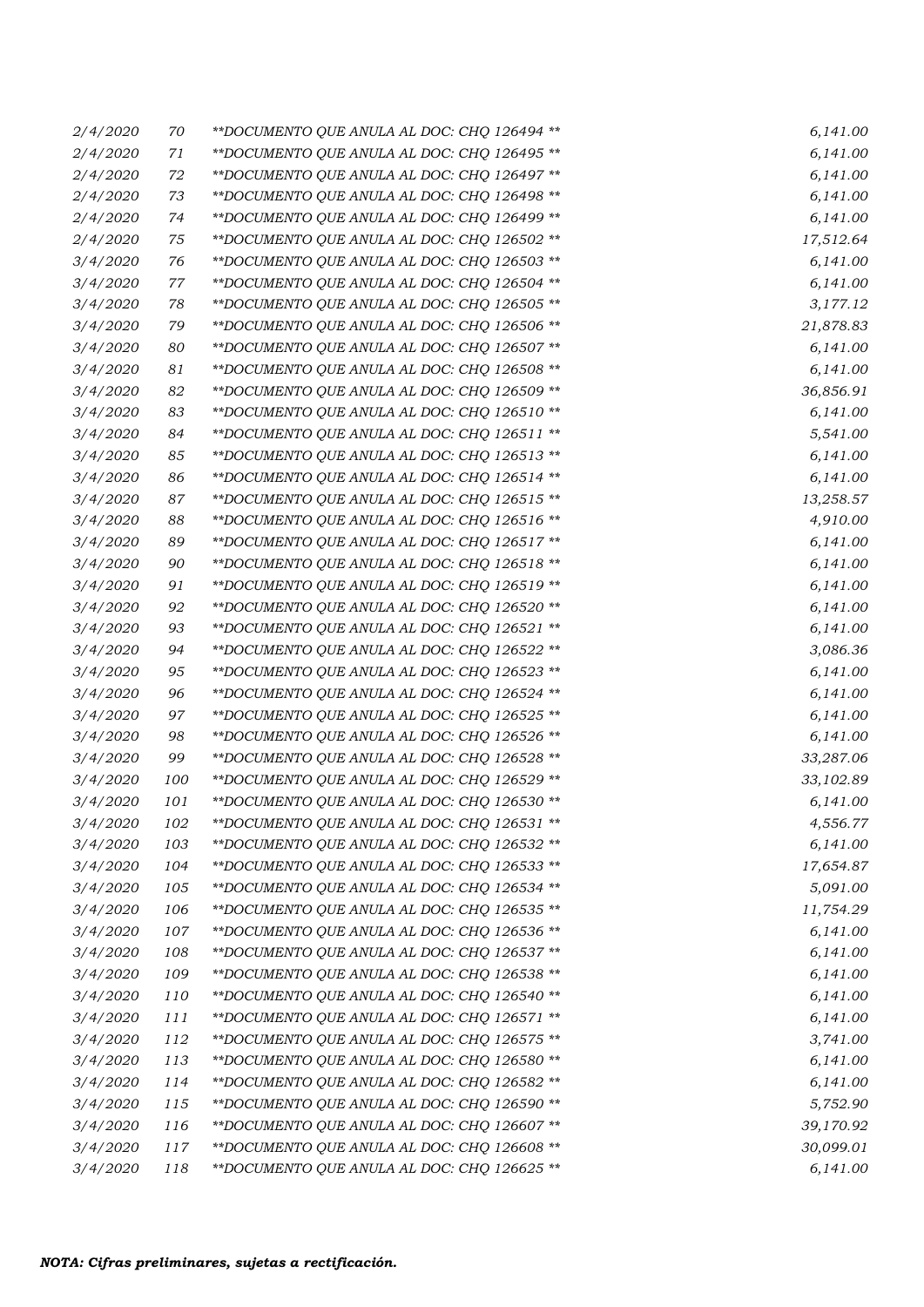|                  |     | TOTAL RD\$                                   | 35,989,287.23 |
|------------------|-----|----------------------------------------------|---------------|
| 30/4/2020        | 168 | ** DOCUMENTO QUE ANULA AL DOC: CHQ 124861 ** | 2,653.59      |
| 30/4/2020        | 167 | ** DOCUMENTO QUE ANULA AL DOC: CHQ 124669 ** | 6,141.00      |
| <i>30/4/2020</i> | 166 | **DOCUMENTO QUE ANULA AL DOC: CHQ 124496 **  | 941.00        |
| <i>30/4/2020</i> | 165 | **DOCUMENTO QUE ANULA AL DOC: CHQ 124901 **  | 6,141.00      |
| <i>30/4/2020</i> | 164 | ** DOCUMENTO QUE ANULA AL DOC: CHQ 124952 ** | 6,141.00      |
| 30/4/2020        | 163 | ** DOCUMENTO QUE ANULA AL DOC: CHQ 125256 ** | 6,141.00      |
| 30/4/2020        | 162 | **DOCUMENTO QUE ANULA AL DOC: CHQ 125205 **  | 6,141.00      |
| 30/4/2020        | 161 | **DOCUMENTO QUE ANULA AL DOC: CHQ 126480 **  | 288,315.36    |
| 30/4/2020        | 160 | ** DOCUMENTO QUE ANULA AL DOC: CHQ 126512 ** | 6,141.00      |
| <i>30/4/2020</i> | 159 | **DOCUMENTO QUE ANULA AL DOC: CHQ 124512 **  | 6,141.00      |
| <i>30/4/2020</i> | 158 | **DOCUMENTO QUE ANULA AL DOC: CHQ 124686 **  | 1,130,577.51  |
| 20/4/2020        | 155 | **DOCUMENTO QUE ANULA AL DOC: CHQ 126657 **  | 7,000.00      |
| <i>20/4/2020</i> | 154 | **DOCUMENTO QUE ANULA AL DOC: CHQ 126656 **  | 5,000.00      |
| <i>20/4/2020</i> | 153 | **DOCUMENTO QUE ANULA AL DOC: CHQ 126655 **  | 6,500.00      |
| <i>20/4/2020</i> | 152 | ** DOCUMENTO QUE ANULA AL DOC: CHQ 126654 ** | 10,000.00     |
| <i>20/4/2020</i> | 151 | **DOCUMENTO QUE ANULA AL DOC: CHQ 126653 **  | 2,000.00      |
| 20/4/2020        | 150 | ** DOCUMENTO QUE ANULA AL DOC: CHQ 126651 ** | 7,500.00      |
| 20/4/2020        | 149 | **DOCUMENTO QUE ANULA AL DOC: CHQ 126650 **  | 2,000.00      |
| 20/4/2020        | 148 | **DOCUMENTO QUE ANULA AL DOC: CHQ 126647 **  | 5,000.00      |
| <i>20/4/2020</i> | 147 | **DOCUMENTO QUE ANULA AL DOC: CHQ 126646 **  | 3,000.00      |
| <i>20/4/2020</i> | 146 | **DOCUMENTO QUE ANULA AL DOC: CHQ 126645 **  | 4,000.00      |
| 20/4/2020        | 145 | **DOCUMENTO QUE ANULA AL DOC: CHQ 126644 **  | 2,000.00      |
| 16/4/2020        | 144 | **DOCUMENTO QUE ANULA AL DOC: CHQ 126661 **  | 32,091,551.49 |
| 4/4/2020         | 143 | **DOCUMENTO QUE ANULA AL DOC: CHQ 126641 **  | 886,001.42    |
| 4/4/2020         | 142 | **DOCUMENTO QUE ANULA AL DOC: CHQ 126640 **  | 13,180.68     |
| 4/4/2020         | 141 | **DOCUMENTO QUE ANULA AL DOC: CHQ 126639 **  | 87.33         |
| 4/4/2020         | 140 | **DOCUMENTO QUE ANULA AL DOC: CHQ 126638 **  | 182.67        |
| 4/4/2020         | 139 | **DOCUMENTO QUE ANULA AL DOC: CHQ 126637 **  | 786.00        |
| 4/4/2020         | 138 | **DOCUMENTO QUE ANULA AL DOC: CHQ 126636 **  | 1,113.50      |
| 4/4/2020         | 137 | **DOCUMENTO QUE ANULA AL DOC: CHQ 126635 **  | 2,623.51      |
| 4/4/2020         | 136 | **DOCUMENTO QUE ANULA AL DOC: CHQ 126634 **  | 6,598.67      |
| 4/4/2020         | 135 | **DOCUMENTO QUE ANULA AL DOC: CHQ 126633 **  | 9,540.40      |
| 4/4/2020         | 134 | **DOCUMENTO QUE ANULA AL DOC: CHQ 126632 **  | 56,767.78     |
| 4/4/2020         | 133 | **DOCUMENTO QUE ANULA AL DOC: CHQ 126631 **  | 44,889.61     |
| 4/4/2020         | 132 | **DOCUMENTO QUE ANULA AL DOC: CHQ 126630 **  | 91,698.67     |
| 4/4/2020         | 131 | **DOCUMENTO QUE ANULA AL DOC: CHQ 126629 **  | 6,764.36      |
| 4/4/2020         | 130 | **DOCUMENTO QUE ANULA AL DOC: CHQ 125753 **  | 4,538.89      |
| 4/4/2020         | 129 | **DOCUMENTO QUE ANULA AL DOC: CHQ 125125 **  | 10,436.67     |
| 4/4/2020         | 128 | **DOCUMENTO QUE ANULA AL DOC: CHQ 125106 **  | 25,884.02     |
| 4/4/2020         | 127 | **DOCUMENTO QUE ANULA AL DOC: CHQ 125102 **  | 11,072.00     |
| 3/4/2020         | 126 | **DOCUMENTO QUE ANULA AL DOC: CHQ 124867 **  | 10,840.52     |
| 3/4/2020         | 125 | **DOCUMENTO QUE ANULA AL DOC: CHQ 124857 **  | 16,821.09     |
| 3/4/2020         | 124 | **DOCUMENTO QUE ANULA AL DOC: CHQ 124761 **  | 10,804.67     |
| 3/4/2020         | 123 | **DOCUMENTO QUE ANULA AL DOC: CHQ 124702 **  | 33,540.00     |
| 3/4/2020         | 122 | ** DOCUMENTO QUE ANULA AL DOC: CHQ 124440 ** | 21,256.33     |
| 3/4/2020         | 121 | **DOCUMENTO QUE ANULA AL DOC: CHQ 124434 **  | 42,597.14     |
| 3/4/2020         | 120 | **DOCUMENTO QUE ANULA AL DOC: CHQ 126481 **  | 222,650.71    |
| 3/4/2020         | 119 | **DOCUMENTO QUE ANULA AL DOC: CHQ 126477 **  | 297,468.00    |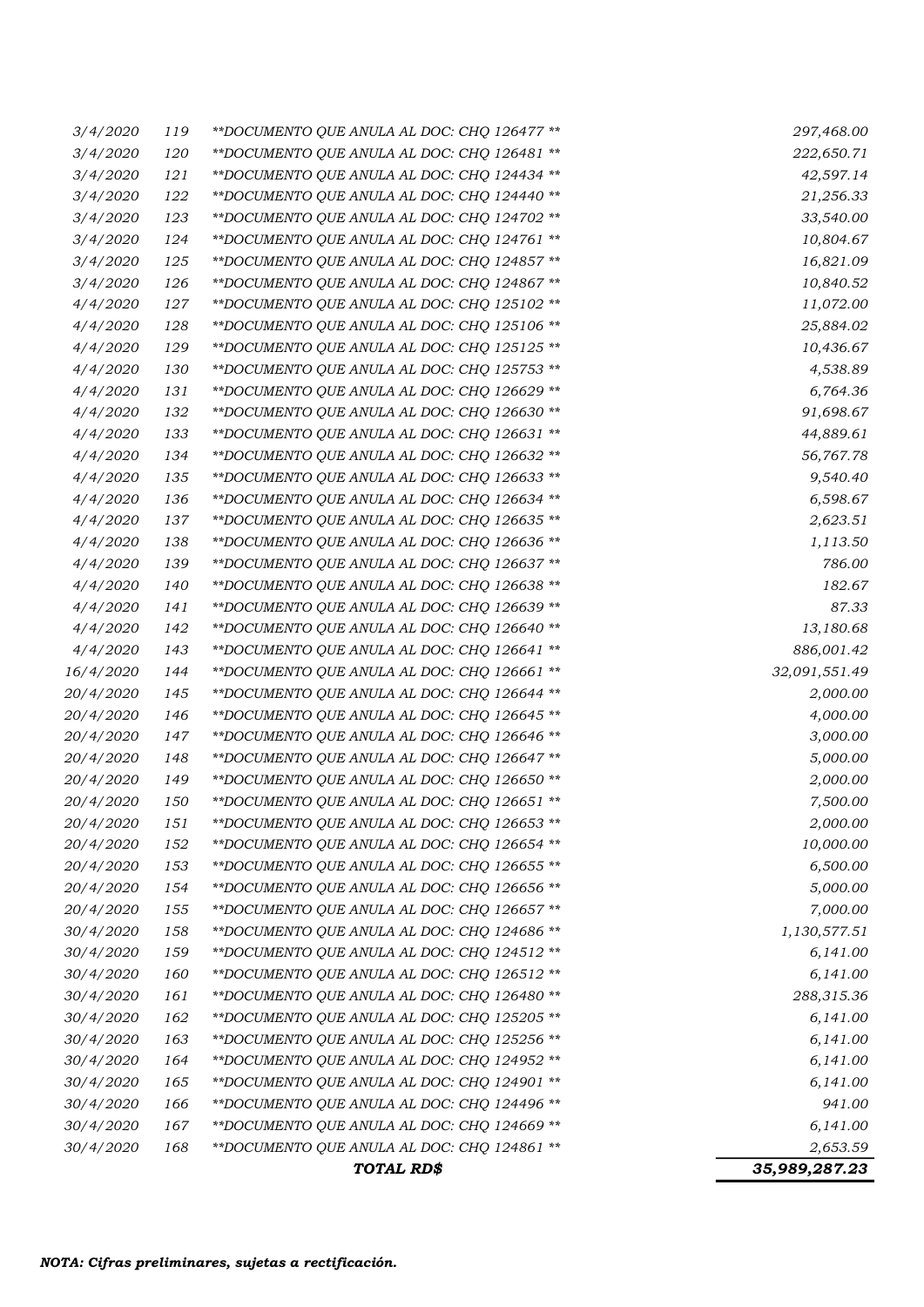### ANEXO 04

## RELACION DE CHEQUES EMITIDOS MES DE ABRIL 2020

| <b>FECHA</b>     | NUM.             | <b>BENEFICIARIO</b>                                 | <b>VALOR RD\$</b> |
|------------------|------------------|-----------------------------------------------------|-------------------|
| 13/4/2020        | 126662           | CONSEJO DEL PODER JUDICIAL                          | 3,150.00          |
| 13/4/2020        |                  | 126663 CONSEJO DEL PODER JUDICIAL                   | 100,584.70        |
| 14/4/2020        |                  | 126664 CONSEJO DEL PODER JUDICIAL                   | 39,200.86         |
| 24/4/2020        |                  | 126665 CONSEJO DEL PODER JUDICIAL                   | 5,775.00          |
|                  |                  | 24/4/2020 126666 CONSEJO DEL PODER JUDICIAL         | 1,801.33          |
| <i>30/4/2020</i> |                  | 126667 CARLOS ML. MENDEZ L.                         | 9,000.00          |
|                  |                  | 30/4/2020 126668 CONSEJO DEL PODER JUDICIAL         | 401,884.26        |
| <i>30/4/2020</i> |                  | 126669 CONSEJO DEL PODER JUDICIAL                   | 143,206.17        |
| <i>30/4/2020</i> |                  | 126670 CONSEJO DEL PODER JUDICIAL                   | 3,239.00          |
| <i>30/4/2020</i> |                  | 126671 BANCO DE RESERVAS DE LA REPUBLICA DOMINICANA | 39,412.80         |
| <i>30/4/2020</i> | 126672           | CONSEJO DEL PODER JUDICIAL                          | 41,238.88         |
| <i>30/4/2020</i> |                  | 126673 COLECTOR DE IMPUESTOS INTERNOS               | 31, 322, 154.78   |
|                  | <b>TOTAL RDS</b> |                                                     | 32,110,647.78     |

ANEXO 05

## RELACION DE TRANSFERENCIAS DEBITOS MES DE ABRIL 2020

| FECHA     | NUM. | <b>DESCRIPCION</b>                                              | <b>VALOR RD\$</b> |
|-----------|------|-----------------------------------------------------------------|-------------------|
| 7/4/2020  | 1376 | <b>JUECES SCJ PENSIONADOS</b>                                   | 520,118.71        |
| 7/4/2020  | 1377 | <b>JUBILADOS TRAMITE PENSION POR HACIENDA</b>                   | 550,116.64        |
| 13/4/2020 | 1378 | PERSONAL SALIENTES                                              | 2,045,362.90      |
| 14/4/2020 | 1379 | PERSONAL SALIENTE                                               | 82,994.81         |
| 16/4/2020 | 1380 | COLECTOR DE IMPUESTOS INTERNOS                                  | 32,091,551.49     |
| 21/4/2020 | 1381 | <b>JUECES</b>                                                   | 980,442.54        |
| 21/4/2020 | 1382 | <b>MILITARES</b>                                                | 11,712,679.18     |
| 21/4/2020 | 1383 | PERSONAL PASANTE                                                | 3,000.00          |
| 21/4/2020 | 1384 | PERSONAL DE PENSION POR HACIENDA                                | 1,231,583.75      |
| 21/4/2020 | 1385 | JUECES, FUNCIONARIOS Y EMPLEADOS                                | 258,057,884.73    |
| 21/4/2020 | 1386 | <b>JUECES PENSIONADOS PLENO SCJ</b>                             | 7,189,269.80      |
| 23/4/2020 | 1387 | PERSONAL PASANTE                                                | 1,120,234.60      |
| 24/4/2020 | 1388 | PERSONAL SALIENTE                                               | 1,740,334.22      |
| 28/4/2020 | 1389 | PERSONAL SALIENTE                                               | 37,064.74         |
| 29/4/2020 | 1390 | PERSONAL SALIENTE                                               | 46,750.02         |
| 29/4/2020 | 1391 | COOPERATIVA NACIONAL DE SERVICIOS MULTIPLES DE SERVIDORES JUDIC | 66,622,877.42     |
| 29/4/2020 | 1392 | ASOCIACION NACIONAL DE JUECES Y EMPLEADOS JUBILADOS Y PENSIONA  | 1,950.15          |
| 29/4/2020 | 1393 | <b>INSTITUCIONES</b>                                            | 17,332,888.04     |
|           |      |                                                                 |                   |